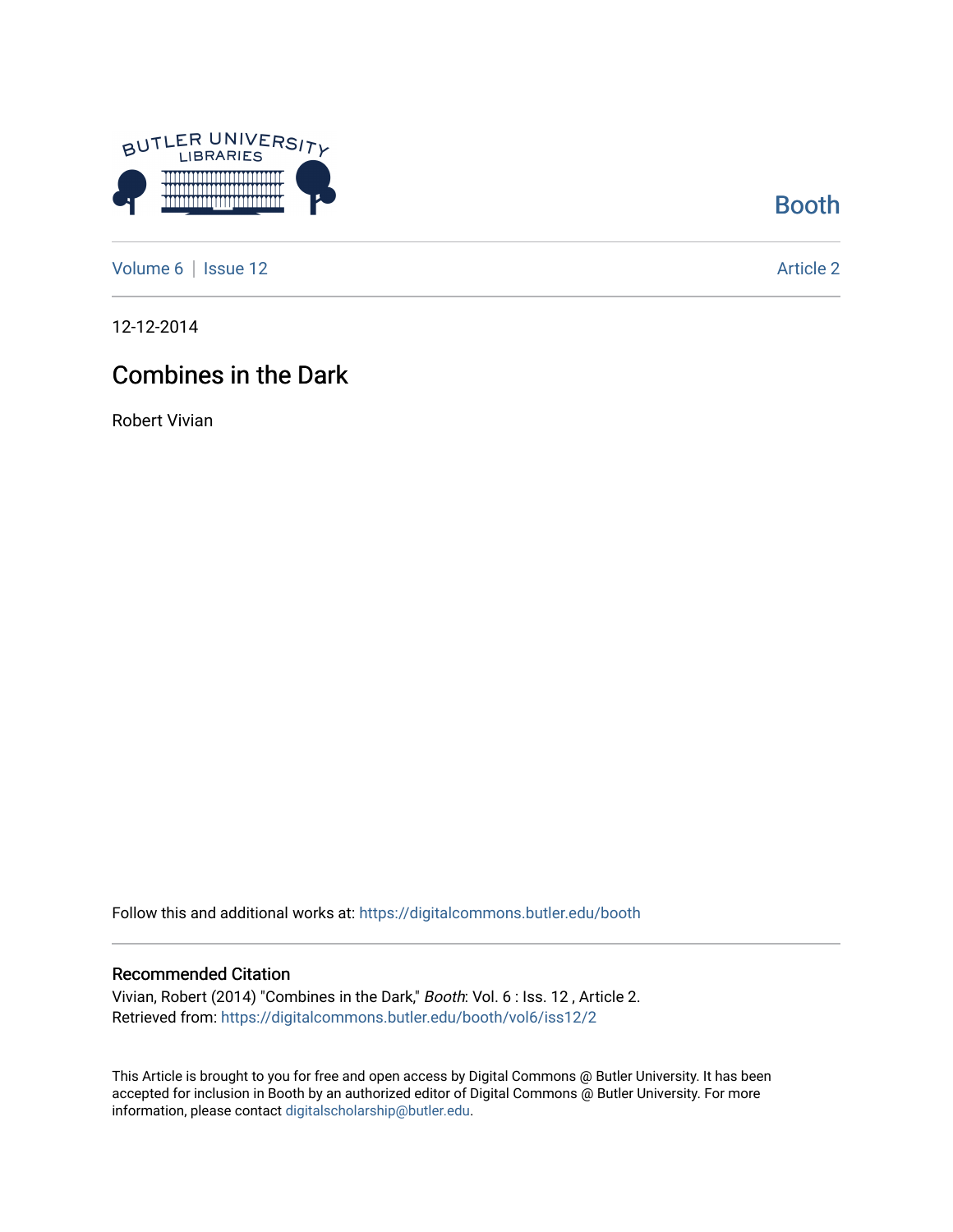### Combines in the Dark

#### Abstract

Combines at night, deep telepathy of bread and windmill, what will you do with all the drifting veils that rise above you in verse of smoke and vast exudation, your headlights staring into the night until nothing is not seen even nothing itself?

#### Cover Page Footnote

"Combines in the Dark" was originally published at [Booth](http://booth.butler.edu/2014/12/12/combines-in-the-dark/).